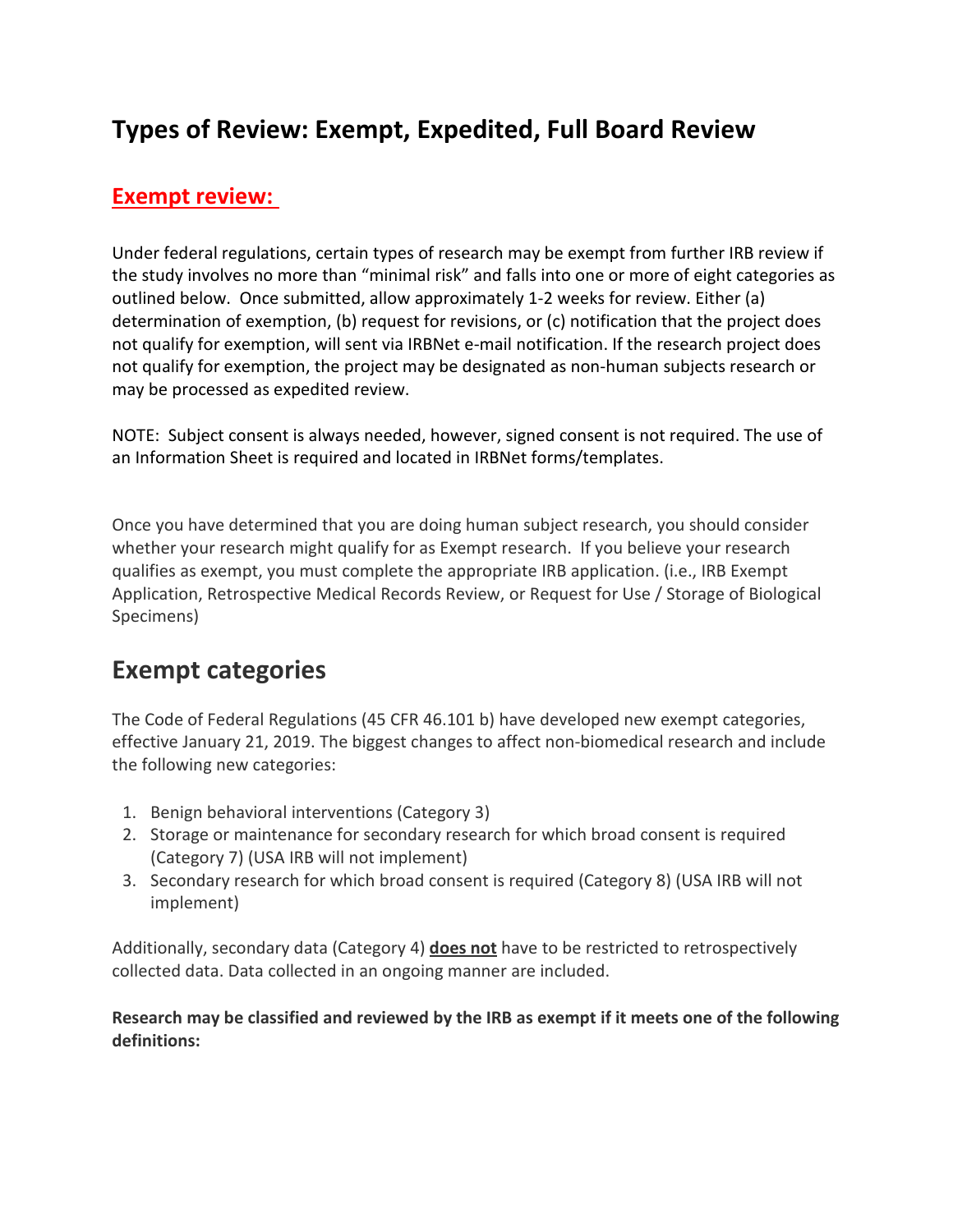students' opportunity to learn required educational content or the assessment of educators instructional strategies, and research on the effectiveness of or the comparison among **Category 1:** Research, conducted in established or commonly accepted educational settings, that specifically involves normal educational practices that are not likely to adversely impact who provide instruction. This includes most research on regular and special education instructional techniques, curricula, or classroom management methods.

**Category 2:** Research that only includes interactions involving educational tests (cognitive, diagnostic, aptitude, achievement), survey procedures, interview procedures, or observation of public behavior (including visual or auditory recording) if at least one of the following criteria is met:

 of the human subjects cannot readily be ascertained, directly or through identifiers linked to (i) The information obtained is recorded by the investigator in such a manner that the identity the subjects;

(ii) Any disclosure of the human subjects' responses outside the research would not reasonably place the subjects at risk of criminal or civil liability or be damaging to the subjects' financial standing, employability, educational advancement, or reputation; or

 of the human subjects can readily be ascertained, directly or through identifiers linked to the (iii) The information obtained is recorded by the investigator in such a manner that the identity subjects, and an IRB conducts a limited IRB review.

**Category 3(i):** Research involving benign behavioral interventions in conjunction with the collection of information from an adult subject through verbal or written responses (including data entry) or audiovisual recording if the subject prospectively agrees to the intervention and information collection and at least one of the following criteria is met:

 of the human subjects cannot readily be ascertained, directly or through identifiers linked to (A) The information obtained is recorded by the investigator in such a manner that the identity the subjects;

(B) Any disclosure of the human subjects' responses outside the research would not reasonably place the subjects at risk of criminal or civil liability or be damaging to the subjects' financial standing, employability, educational advancement, or reputation; or

 of the human subjects can readily be ascertained, directly or through identifiers linked to the (C) The information obtained is recorded by the investigator in such a manner that the identity subjects, and an IRB conducts a limited IRB review

 **Category 3(ii):** For the purpose of this provision, benign behavioral interventions are brief in duration, harmless, painless, not physically invasive, not likely to have a significant adverse lasting impact on the subjects, and the investigator has no reason to think the subjects will find the interventions offensive or embarrassing. Provided all such criteria are met, examples of such benign behavioral interventions would include having the subjects play an online game,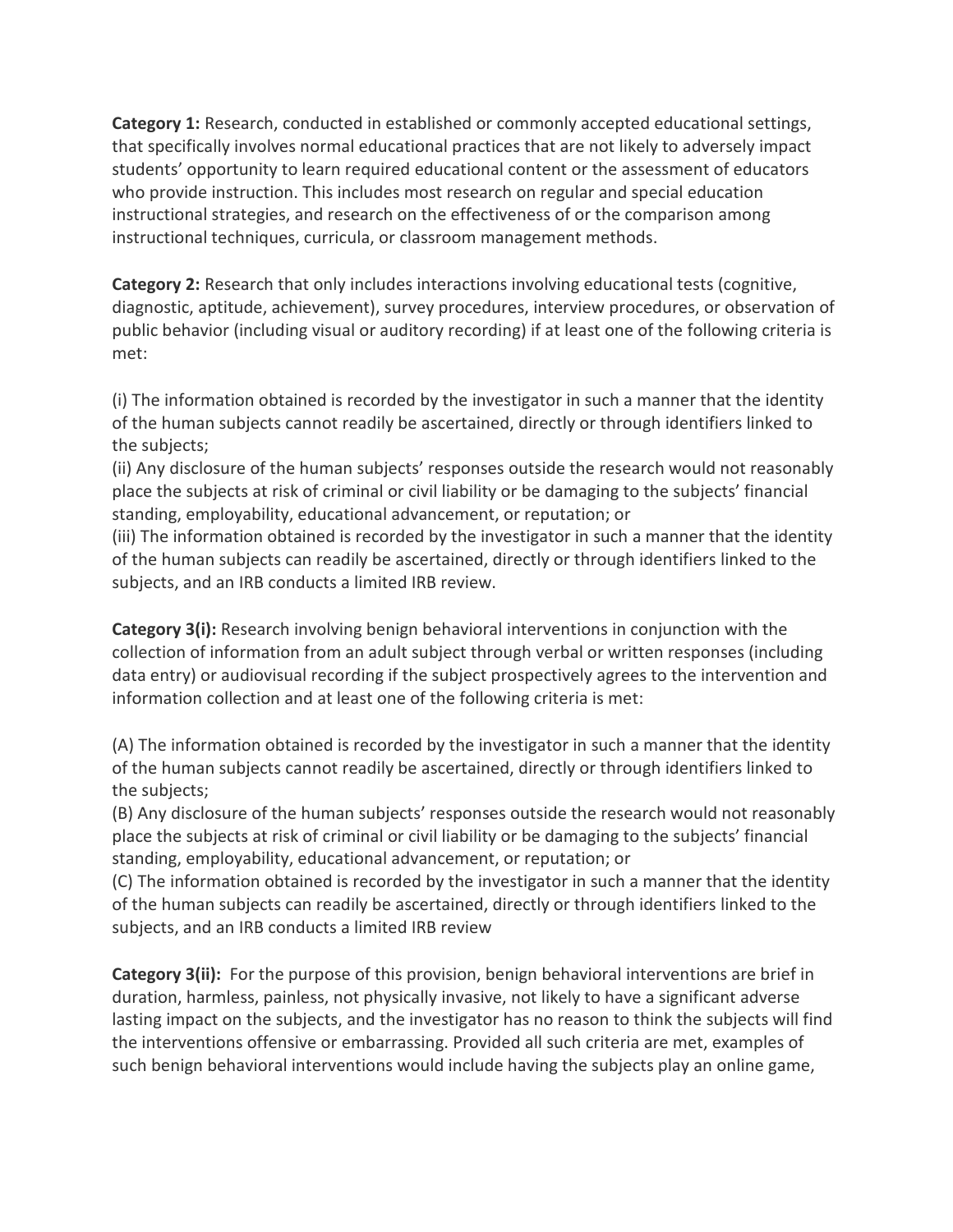having them solve puzzles under various noise conditions, or having them decide how to allocate a nominal amount of received cash between themselves and someone else.

 of the research, this exemption is not applicable unless the subject authorizes the deception through a prospective agreement to participate in research in circumstances in which the **Category 3(iii):** If the research involves deceiving the subjects regarding the nature or purposes subject is informed that he or she will be unaware of or misled regarding the nature or purposes of the research.

**Category 4:** Secondary research for which consent is not required: Secondary research uses of identifiable private information or identifiable biospecimens, if at least one of the following criteria is met:

 (i) The identifiable private information or identifiable biospecimens are publicly available; (ii) Information, which may include information about biospecimens, is recorded by the investigator in such a manner that the identity of the human subjects cannot readily be ascertained directly or through identifiers linked to the subjects, the investigator does not contact the subjects, and the investigator will not re-identify subjects; (iii) The research involves only information collection and analysis involving the investigator's use of identifiable health information, for the purposes of ''health care operations'' or ''research'', or for ''public health activities and purposes''; or (iv) The research is conducted by, or on behalf of, a Federal department or agency using government-generated or governmentcollected information obtained for nonresearch activities,

 department or agency, or otherwise subject to the approval of department or agency heads, and that are designed to study, evaluate, improve, or otherwise examine public benefit or changes in methods or levels of payment for benefits or services under those programs. **Category 5:** Research and demonstration projects that are conducted or supported by a Federal service programs, including procedures for obtaining benefits or services under those programs, possible changes in or alternatives to those programs or procedures, or possible

 **Category 6:** Taste and food quality evaluation and consumer acceptance studies: (i) If environmental contaminant at or below the level found to be safe, by the Food and Drug wholesome foods without additives are consumed, or (ii) If a food is consumed that contains a food ingredient at or below the level and for a use found to be safe, or agricultural chemical or Administration or approved by the Environmental Protection Agency or the Food Safety and Inspection Service of the U.S. Department of Agriculture.

 biospecimens for secondary research for which broad consent is required) and **Category Category 7** (the storage or maintenance of identifiable private information or identifiable **8** (Secondary research involving use of Identifiable Private Information or Identifiable Biospecimens for which broad consent was required) **will not** be implemented at this time.